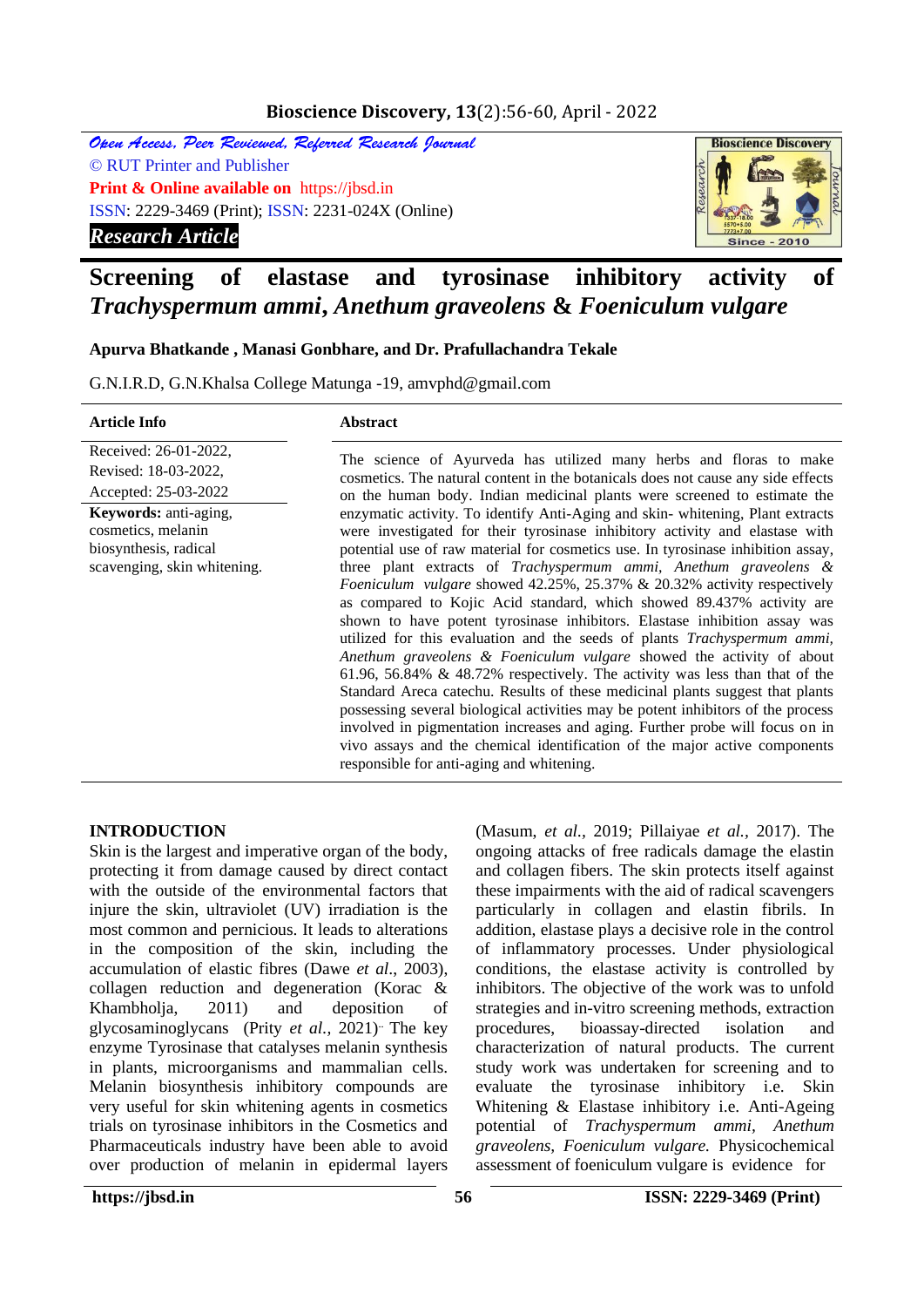its different in vitro pharmacological properties like antimutagenic, anti-inflammatory, antiviral, antimicrobial, antispasmodic etc. It can treat more than 40 types of disorders (Badgujar *et al*., 2014). Antioxidant potential of anethum graveolens along with its phytochemical contents and enzyme inhibition properties are studied in samples grown under organic and conventional agriculture environments (Erdogan *et al*., 2013). Ajwani is the source of different volatile oils like thymol, pcymene, c-terpinene, and α- and β-pinene (Hafiz & Hafiz., 2020)

#### **MATERIALS & METHODS: Plant Materials & Solvent Extract**

Preparation of Plant Seed Extracts of *Trachyspermum ammi, Anethum graveolens, Foeniculum vulgare* were purchased from the local market and it was identified & authenticated by scientist "Priyanka A. Ingle" from the Botanical survey of India (BSI). The sample materials were brought to the laboratory and were shade dried at room temperature for a few days. The dried seed samples were analysed for percentage moisture content.

### **Extraction Method**

In the present study sample powder of formulation 20g was weighed and Soxhlet extracted using 250ml methanol (industrial grade solvent). The temperature was set at 65ºC. The filtrate was collected after 7 cycles which approximately carried out in 24 hours and was purified using rotavapor. The extract was collected in a petri plate and left overnight for complete evaporation of the solvent. The extract of formulation was thus obtained and purified. This extract was stored in a cool dark place and used for all the further experiments.

## **1.1 Tyrosinase Inhibition Assay**

Each Plant was evaluated for Tyrosinase inhibition by measuring its effect on tyrosinase activity using a 96-well reader (Power Wave XS; BioTek). The reaction was carried out in a 50mM potassium phosphate buffer (pH 6.8) containing 20mM Ltyrosine and 312 U/ml mushroom tyrosinase at 30ºC. The reaction mixture was pre-incubated for 15 mins with tyrosinase. The reaction mixture with the corresponding solvents (without plant material)

served as control and without enzymes served as blank. The change in absorbance at 492 nm was measured.

## **1.2 Elastase Inhibition Assay**

The activity of porcine pancreatic elastase [PPE (Type IV); Sigma Chem. Co.) was studied using N-Suc-(Ala)3-nitroanilide (SANA) as the substrate, and the release of nitro aniline at 410 nm was measured. The reaction was carried out in 140μl of 200 mM Tris-HCl buffer (pH 8.0) containing 10μl of 5 mM N-Suc-(Ala)3- nitroanilide and 10μl of 10 μg/mL elastase. 20μl of Plant extract was added to the reaction mixture to reach a final concentration of 1mg/mL, and elastase inhibition was assessed at 25°C. The reaction mixture was preincubated for 20 min before adding the substrate and 30 mins after adding substrate. The change in absorbance was measured at 410 nm using a 96-well reader.

## **RESULTS:**

The global market has seen relentless demand for natural substances, such as plant extracts, that can be used for depigmenting, anti wrinkle, and other cosmeceutical purposes(Pillaiyae et al., 2017),(Badgujar et al., 2014). Moreover, plant extracts with an inhibitory effect on melanin formation and elastase activity may be good choices for cosmetic purposes because of their relatively low incidence of side effects. At present, cosmetic preparations have been developed using plant seed extracts such as *Trachyspermum ammi, Anethum graveolens, Foeniculum vulgare* seeds). We evaluated the effects of these medicines on elastase and tyrosinase activity. As shown in the (Table.1) The plant extracts of *Trachyspermum ammi, Anethum graveolens & Foeniculum vulgare* showed 42.25%, 25.37% & 20.32% activity respectively as compared to Kojic Acid standard, which showed 89.437% activity in (Fig 1) are shown to have potent tyrosinase inhibitors. Whereas in (Table 2) shows the activity of about 61.96, 56.84% & 48.72% respectively. The activity was less than that of the Standard Areca catechu as shown in (Fig 2) Therefore, we evaluated their effects on tyrosinase & elastase enzyme as its percentage inhibition activities.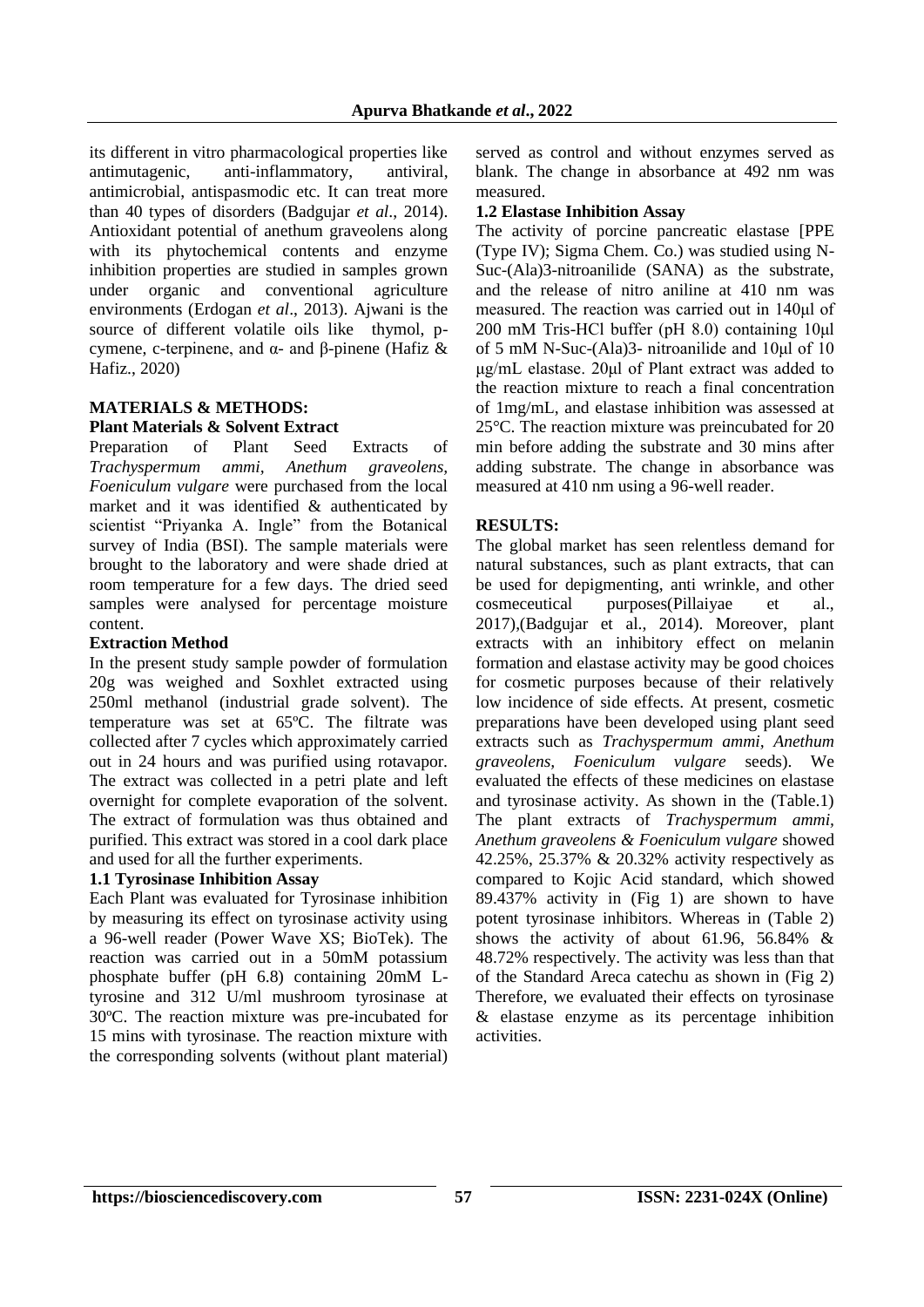**Table 1: Percent Anti- Tyrosinase activity of** *Trachyspermum ammi (Carom)***,** *Anethum graveolens (Dill), Foeniculum vulgare* **(Fennel) Ethanolic Extract**

| Name of the<br><b>Plant Seed</b> | <b>Tyrosinase</b><br>Concentration<br>(mg/mL) | <b>Test</b> | <b>Blank</b> | X     | % Activity |
|----------------------------------|-----------------------------------------------|-------------|--------------|-------|------------|
| Carom                            |                                               | 0.913       | 0.41         | 0.503 | 42.2502    |
| Dill                             |                                               | 1.049       | 0.399        | 0.65  | 25.3731    |
| Fennel                           |                                               | 1.003       | 0.309        | 0.694 | 20.3214    |





# **Tyrosinase Inhibition assessment:**

Percent Inhibition  $%$  = [(A-B)/A]  $\times$  100 where, A is absorbance at 475 nm without plant extract, B is the change in absorbance at 475 nm with plant extract…………..(Eq. 1)

### **Table 2: Percent Anti-Elastase activity of** *Trachyspermum ammi (Carom)***,** *Anethum graveolens (Dill), Foeniculum vulgare***'s (Fennel) Ethanolic Extract**

| Name of the<br><b>Plant Seed</b> | <b>Concentration</b><br>(mg/mL) | <b>Test</b> | <b>Blank</b> | X     | % Activity |
|----------------------------------|---------------------------------|-------------|--------------|-------|------------|
| Carom                            |                                 | 0.315       | 0.226        | 0.089 | 61.9658    |
| Dill                             |                                 | 0.313       | 0.212        | 0.101 | 56.8376    |
| Fennel                           |                                 | 0.273       | 0.153        | 0.12  | 48.7179    |

O.D: Optical Density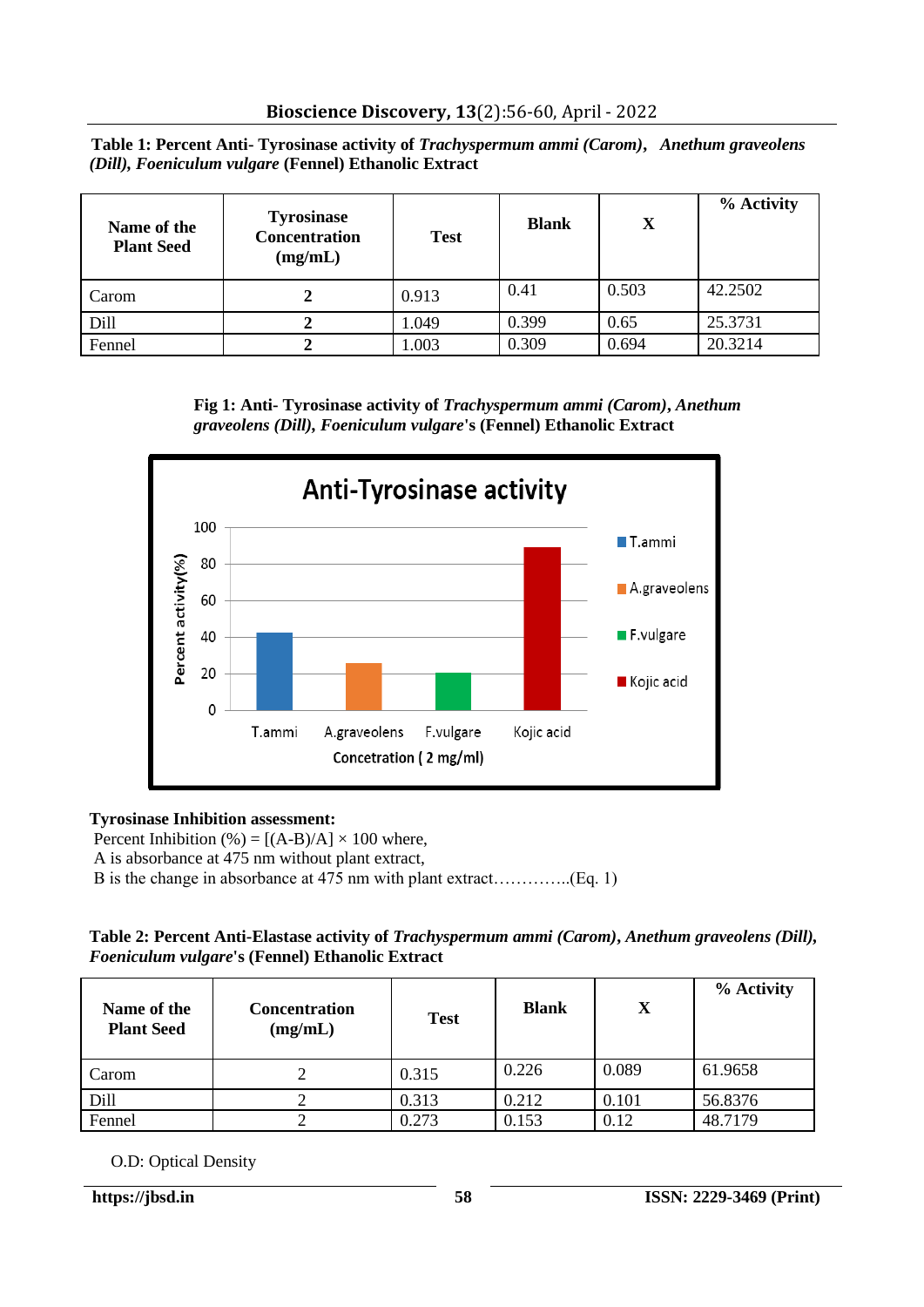

 **Fig 2: Graph of Anti-Elastase activity of** *Trachyspermum ammi (Carom)***,** *Anethum graveolens (Dill), Foeniculum vulgare***'s (Fennel) Ethanolic Extract**

## **Elastase inhibition assesment** :

Inhibition (%)=  $[(A-B)/A] \times 100$ ,

where A is absorbance at 410 nm without plant extract,

B is the change in absorbance at 410 nm with plant extract…………..(Eq. 2)

## **CONCLUSION:**

 The present study was carried out for the preliminary screening and evolution of phytochemicals, Antioxidant activity, Antiinflammatory activity, anti-tyrosinase activity (skin whitening), Anti-elastase activity (anti-ageing) of different plant extracts (*Trachyspermum ammi, Anethum graveolens, Foeniculum vulgare* seeds).

In comparison with the synthetic compounds that are currently available to us and taking into consideration their side-effects, it is completely essential to develop or to discover newer drugs and remedies with low or no side effects and increased potency. This aim could be achieved through plants<br>Trachyspermum ammi, Anethum graveolens, *Trachyspermum ammi, Anethum Foeniculum vulgare* extract could be an ideal candidate for this purpose.

In this part of the study, only their fundamental properties were studied in addition to enzymatic assays in-Vitro. The next part of the study includes the extraction and purification of the present phytochemicals by various advanced technologies like HPLC, LC-MS, etc., Once the products are being retrieved, in-Vitro studies on cell lines will be done with assays like Cell Cytotoxicity Assay, Wound-healing, etc., Further the purified plant extracts could be exploited for efficacy testing and cosmetic evaluation before pre-clinical studies. All

this clearly opens up a huge challenge for conservationists, researchers, industry and farmers to manage one of the most important natural resources wisely.

## **Acknowledgement:**

Thanks to our Principal Dr. Kiran Mangaonkar who recommended us to undergo training in G.N. Khalsa College. We would also like to thank our guide Dr. Prafullachandra Tekale for his continued support and guidance throughout the work.

#### **REFERENCES**

**Badgujar SB, 2014.** Foeniculum vulgare Mill: A review of its Botany, Phytochemistry, pharmacology, contemporary application and toxicology, *International journal of Biomed research*.

**Erdogan O, Ilkay, Senol, Sezer F, Nilgun O, Celik, Ayse S. Aysen P, Kan Yuksel, 2013.** Phytochemical contents and enzyme inhibitory and antioxidant properties of Anethum graveolens L. (dill) samples cultivated under organic and conventional agricultural conditions. *Food and Chemical Toxicology,* **59**: 96–103.

**Dawe RS and Ferguson, 2003.** Environmental Effects and Skin Disease, British Medical Bulletin, **68** (1): 129–142.